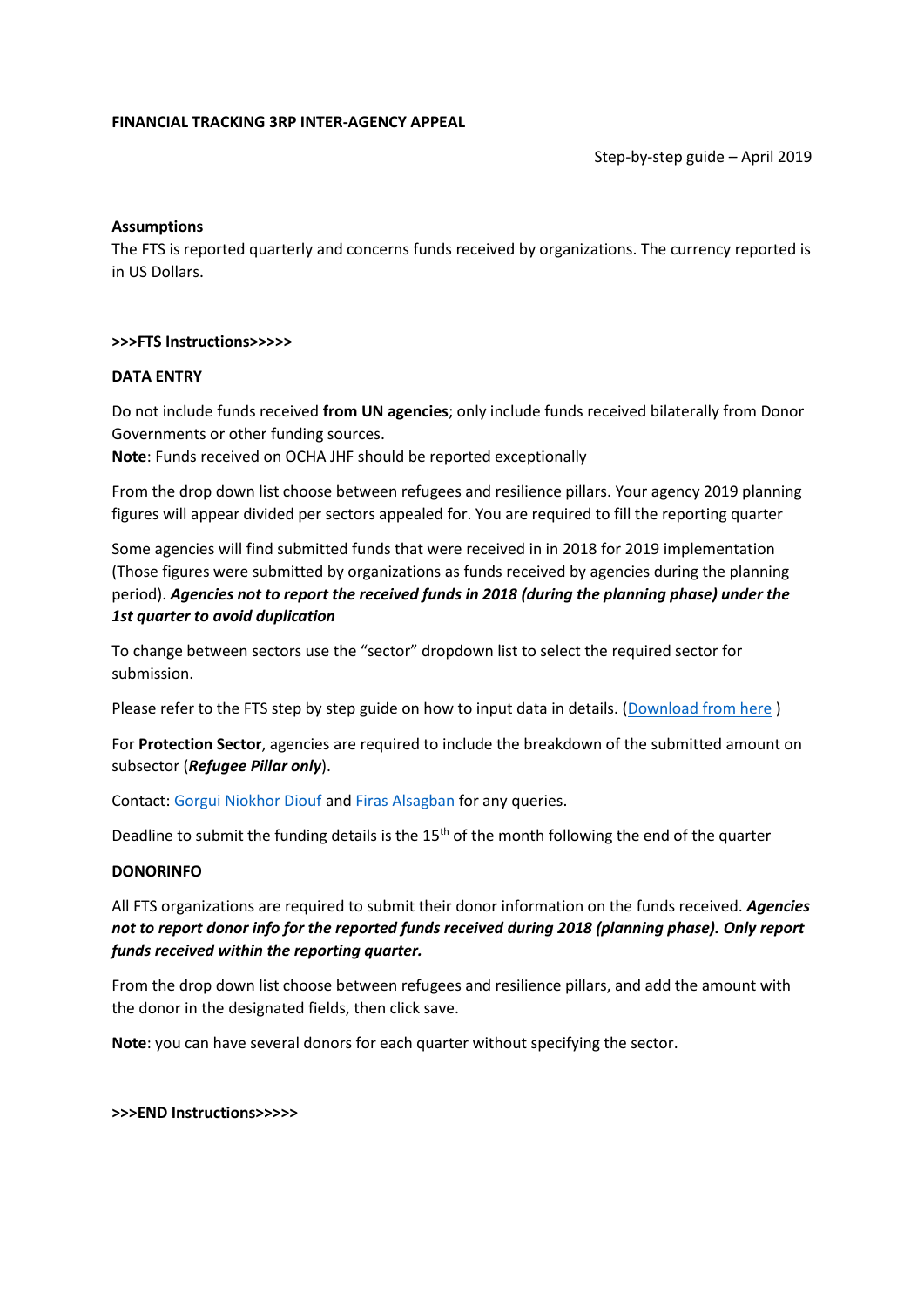#### **Website repository**

# **[http://scs.raisunhcr.org](http://scs.raisunhcr.org/)**

#### The FTS link is at the middle-right corner



Login using your email address and your password (for new users the default password is **123456)**

| Inter-Sector Coordination (JORDAN)<br>2018 Financial Tracking System (FTS) |                   |                   |                |                   |         |  |
|----------------------------------------------------------------------------|-------------------|-------------------|----------------|-------------------|---------|--|
| <b>Dashboard</b>                                                           | <b>Data Entry</b> | <b>Donor Info</b> | <b>Profile</b> | <b>Contact us</b> | Log Out |  |
| Login<br>User Name<br>Password                                             | <br>LogIn         | email@ddress      |                |                   |         |  |

After login enter phone number and save then change password and save. You can now access the data entry screen (Please note that the system will not direct you to data entry without changing the credentials)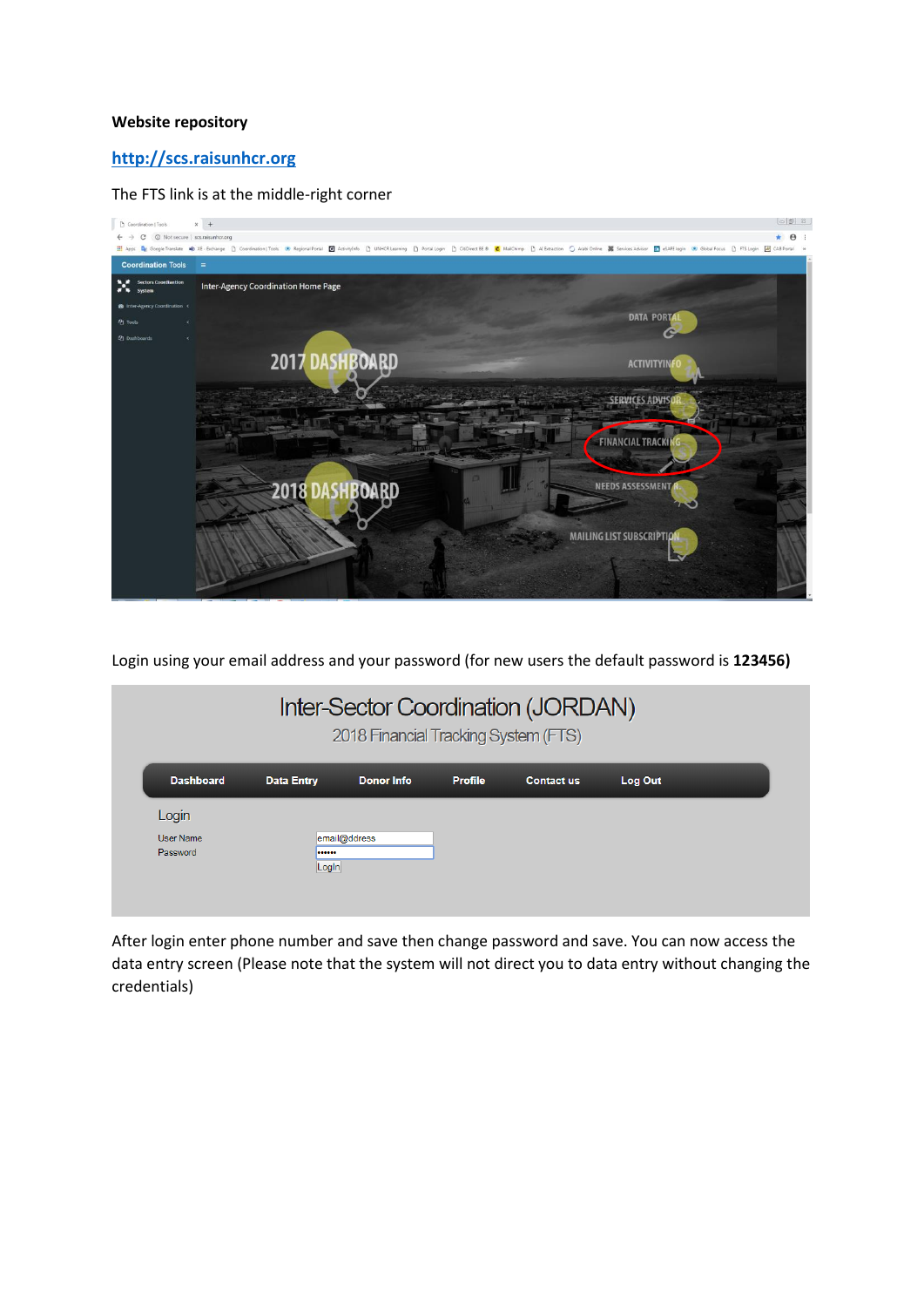| Coordination   Tools x   scsraisunhcr.org/FTS/Us x                                                                                            |                                                                                    |                                                                            |                    |
|-----------------------------------------------------------------------------------------------------------------------------------------------|------------------------------------------------------------------------------------|----------------------------------------------------------------------------|--------------------|
| ← → C   10 Not secure   scs.raisunhcr.org/FTS/UserRegistration.aspx                                                                           |                                                                                    |                                                                            | ☆ :                |
| Apps De Google Translate xe) XE - Exchange [ ] Coordination   Tools (0) Regional Portal [ ] ActivityInfo (0) UNHCR Public [ ] CitiDirect BE ® |                                                                                    |                                                                            |                    |
|                                                                                                                                               |                                                                                    | Inter-Sector Coordination (JORDAN)<br>2018 Financial Tracking System (FTS) |                    |
|                                                                                                                                               | <b>Dashboard</b><br><b>Data Entry</b>                                              | Log Out<br><b>Donor Info</b><br>Profile<br><b>Contact us</b>               |                    |
|                                                                                                                                               | · Partner Details Change Password<br><b>Partner Details</b>                        |                                                                            |                    |
|                                                                                                                                               | Email<br>username@email<br>UNHCR <b>v</b><br>Partner<br>admin2<br><b>User Name</b> | Phone 079########<br><b>Invalid Email Format</b>                           |                    |
|                                                                                                                                               | User Type<br>* Regular Admin                                                       | Save                                                                       |                    |
|                                                                                                                                               |                                                                                    |                                                                            |                    |
|                                                                                                                                               | Users Management                                                                   | Admin Page                                                                 |                    |
|                                                                                                                                               |                                                                                    | UNHCR Jordan   Copyright 2018                                              |                    |
|                                                                                                                                               |                                                                                    |                                                                            |                    |
|                                                                                                                                               |                                                                                    |                                                                            |                    |
|                                                                                                                                               |                                                                                    |                                                                            |                    |
|                                                                                                                                               |                                                                                    |                                                                            |                    |
| <b>XII</b> D <sub>2</sub><br>$\mathbf{w}$<br>$\bullet$<br>O                                                                                   | $\bullet$<br>$\Box$<br>Q                                                           |                                                                            | EN - P - D + 16:58 |

| ◯ Coordination   Tools × ) © scs.raisunhcr.org/FTS/Us ×                                                                                           |                                                                                                       |                          |
|---------------------------------------------------------------------------------------------------------------------------------------------------|-------------------------------------------------------------------------------------------------------|--------------------------|
| $\leftarrow$ $\rightarrow$ C $\circ$ Not secure   scs.raisunhcr.org/FTS/UserRegistration.aspx                                                     |                                                                                                       | ☆ :                      |
| [1] Apps Dx Google Translate xe) XE - Exchange [1] Coordination   Tools (8) Regional Portal [4] ActivityInfo (8) UNHCR Public [1] CitiDirect BE ® |                                                                                                       |                          |
|                                                                                                                                                   | Inter-Sector Coordination (JORDAN)<br>2018 Financial Tracking System (FTS)                            |                          |
|                                                                                                                                                   | <b>Dashboard</b><br><b>Data Entry</b><br>Profile<br>Log Out<br><b>Donor Info</b><br><b>Contact us</b> |                          |
|                                                                                                                                                   | Partner Details . Change Password<br>Change Password                                                  |                          |
|                                                                                                                                                   | User Name<br>admin2<br>New Password<br>Confirm New Password<br>-------<br>-------<br>Cancel           |                          |
|                                                                                                                                                   | Change                                                                                                |                          |
|                                                                                                                                                   |                                                                                                       |                          |
|                                                                                                                                                   |                                                                                                       |                          |
|                                                                                                                                                   |                                                                                                       |                          |
|                                                                                                                                                   |                                                                                                       |                          |
|                                                                                                                                                   |                                                                                                       |                          |
|                                                                                                                                                   | Users Management<br>Admin Page<br>UNHCR Jordan   Copyright 2018                                       |                          |
|                                                                                                                                                   |                                                                                                       |                          |
|                                                                                                                                                   |                                                                                                       |                          |
|                                                                                                                                                   |                                                                                                       |                          |
|                                                                                                                                                   |                                                                                                       |                          |
|                                                                                                                                                   |                                                                                                       |                          |
| $\blacksquare$<br><b>Kill</b> og l<br>$\bullet$<br>O                                                                                              | $\mathbf{G}$ $\mathbf{J}$<br>$\bullet$                                                                | $EN = 16.59$ (a/04/2018) |

You will now have access to the "Data Entry" screen and your organization should appear in the field "Partner"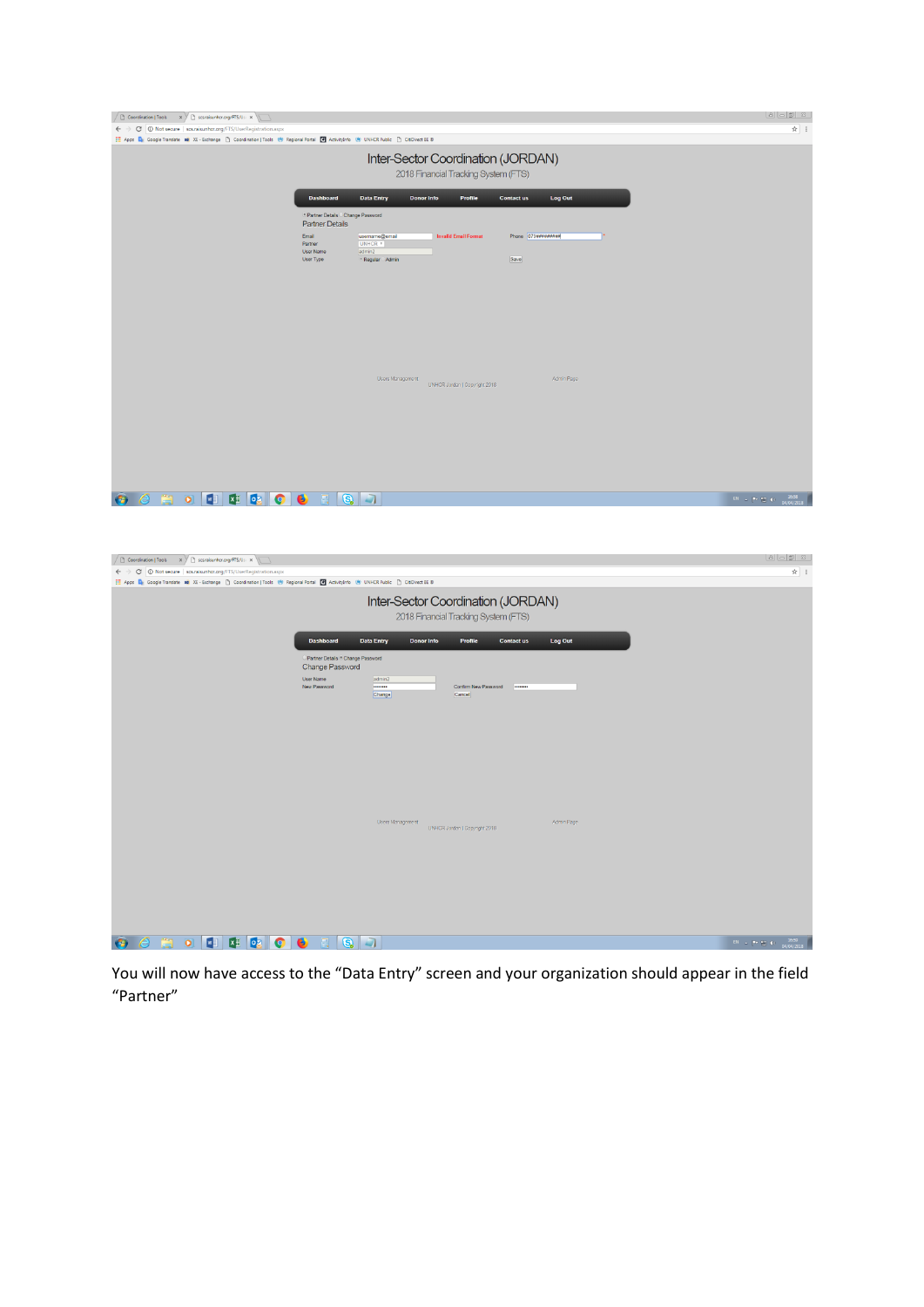| Coordination   Tools x   D scsraisunhcr.org/FTS/D x                                                                                   |                                                                                                                                                                                                                                                                                                                                                                                                                                                                                                                                                                                                                                                                                                                                              | 8 6 5 3            |
|---------------------------------------------------------------------------------------------------------------------------------------|----------------------------------------------------------------------------------------------------------------------------------------------------------------------------------------------------------------------------------------------------------------------------------------------------------------------------------------------------------------------------------------------------------------------------------------------------------------------------------------------------------------------------------------------------------------------------------------------------------------------------------------------------------------------------------------------------------------------------------------------|--------------------|
| C C scs.raisunhcr.org/FTS/DataEntryPage.aspx<br>$\leftarrow$ $\rightarrow$                                                            |                                                                                                                                                                                                                                                                                                                                                                                                                                                                                                                                                                                                                                                                                                                                              | ☆ :                |
| Apps De Google Translate xe XE - Exchange   Coordination   Tools (R) Regional Portal   ActivityInfo (R) UNHCR Public   CitDirect BE B |                                                                                                                                                                                                                                                                                                                                                                                                                                                                                                                                                                                                                                                                                                                                              |                    |
|                                                                                                                                       | Inter-Sector Coordination (JORDAN)<br>2018 Financial Tracking System (FTS)                                                                                                                                                                                                                                                                                                                                                                                                                                                                                                                                                                                                                                                                   | <b>Top Pane</b>    |
|                                                                                                                                       | Dashboard<br>Log Out<br><b>Data Entry</b><br>Donor Info<br>Profile<br>Contact us                                                                                                                                                                                                                                                                                                                                                                                                                                                                                                                                                                                                                                                             |                    |
|                                                                                                                                       | Data Entry                                                                                                                                                                                                                                                                                                                                                                                                                                                                                                                                                                                                                                                                                                                                   |                    |
|                                                                                                                                       | Refugee 2018 .<br>Database<br>UNHCR *<br>Sector<br>$\mathbf{v}$<br>Partner<br><b>USD</b><br>Second Quarter<br>USD <sub>1</sub><br>First Quarter<br>USD<br>Fourth Quarter<br>USD<br>Third Quarter<br><b>USD</b><br>Received<br>USD<br><b>Total Needs</b>                                                                                                                                                                                                                                                                                                                                                                                                                                                                                      | <b>Middle Pane</b> |
|                                                                                                                                       | Comment<br>Save<br>Cancel                                                                                                                                                                                                                                                                                                                                                                                                                                                                                                                                                                                                                                                                                                                    |                    |
|                                                                                                                                       | Partner<br>FirstQ<br>ThirdQ<br><b>Total Needs</b><br>Received<br>SecondQ<br>FourthQ<br>Sector<br><b>POST</b><br><b>UNHCR</b><br>102.966.347.00<br><b>BasicNeeds</b><br>0.00<br>0.00<br>0.00<br>0.00<br>0.00<br><b>UNHCR</b><br>0.00<br>0.00<br>0.00<br>0.00<br>2.634 232 00<br>0.00<br>Education<br>0.00<br>0.00<br>0.00<br>0.00<br>0.00<br>31,852,810.00<br><b>UNHCR</b><br>Health<br>0.00<br>0.00<br>0.00<br>0.00<br>0.00<br>3.697.282.00<br><b>UNHCR</b><br>Livelihoods<br>0.00<br>0.00<br>0.00<br>0.00<br>0.00<br>60,834,290.00<br><b>UNHCR</b><br>Protection<br>0.00<br>0.00<br>0.00<br>0.00<br>20.825.840.00<br><b>UNHCR</b><br>0.00<br>Shelter<br>0.00<br>0.00<br>0.00<br>0.00<br>0.00<br>4,168,841.00<br><b>UNHCR</b><br><b>WASH</b> | <b>Bottom Pane</b> |
|                                                                                                                                       | $\mathcal{A}$<br>Users Management<br>Admin Page<br>UNHCR Jordan   Copyright 2018                                                                                                                                                                                                                                                                                                                                                                                                                                                                                                                                                                                                                                                             |                    |
| W<br><b>xill</b> og<br>G<br>$\bullet$<br>æ<br>$\bullet$                                                                               | $\bullet$<br>$\overline{ }$<br>G.                                                                                                                                                                                                                                                                                                                                                                                                                                                                                                                                                                                                                                                                                                            | EN - P - D + 17.01 |

You will notice that the database "Refugee" is selected and the summary of your organization's appeal by sector is displayed in the bottom pane. If you select "Resilience" from the database field drop-down list, you will see the corresponding appeal of your organization for Resilience pillar.

The columns "Total Needs" and "Received" are already prepopulated as part of your organization's submission and they are greyed-out. If there is any discrepancy in those numbers, contact the FTS focal points.

# **Reporting your financial info in the system**

The reporting is two-fold: Funds received in the quarter by sector; funds received in the quarter by Donor

## **Data Entry Tab – funds received by sector**

Select the database Refugee or Resilience then the sector you wish to report with clicking the yellow pencil at the far-right end of the list: the sector is then displayed in its field in the middle pane and you are ready to enter the funds received for the quarter (First Quarter field in case you are entering the funds received for the first quarter).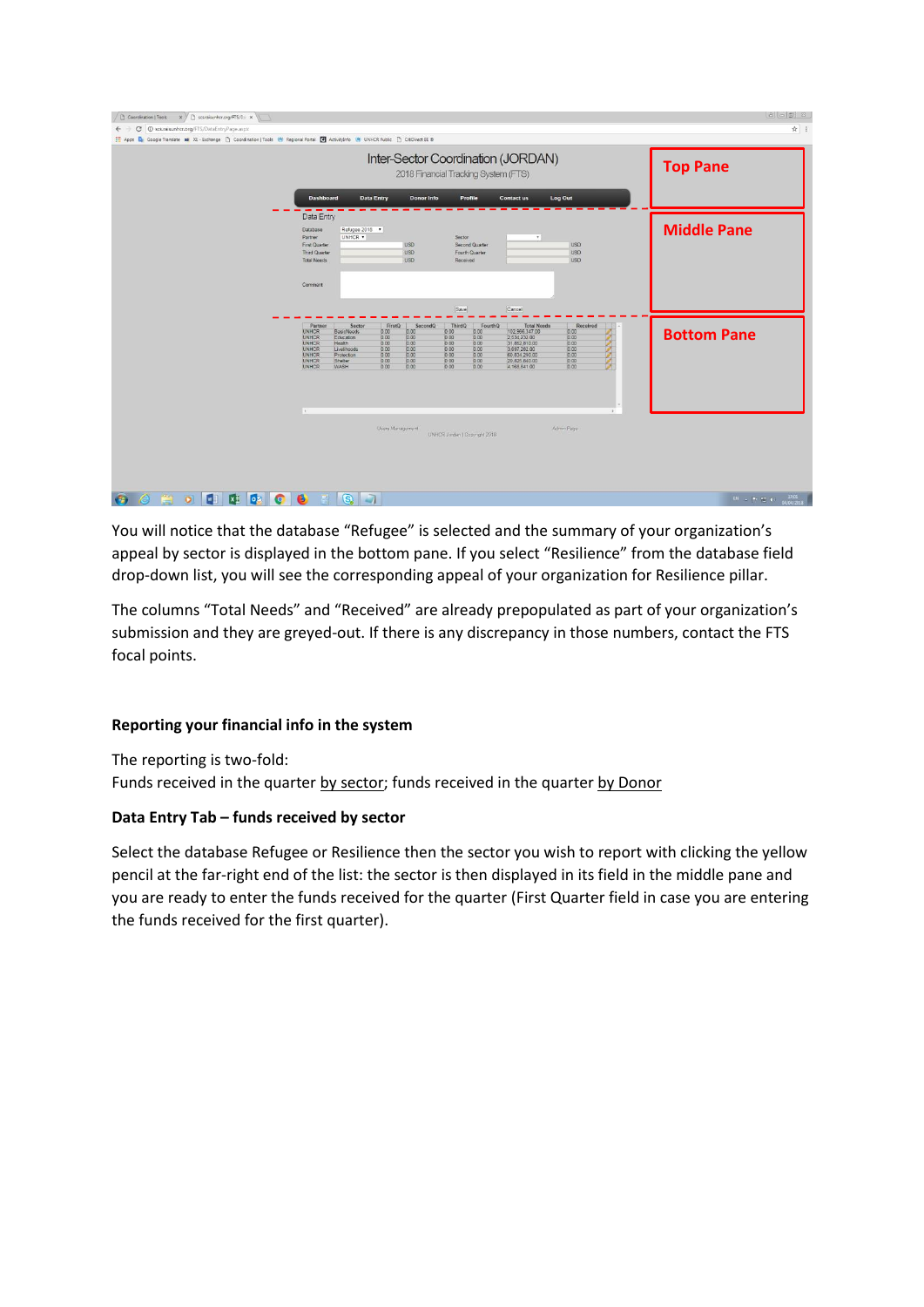| Coordination   Tools X   scs.raisunhcr.org/FTS/D: X                                                                                         |                                                                                                                                                                                                                                                                                          |                                                                                                                                                                                                      |                                                                                                                                                                                                           | <b>A B</b> 3           |
|---------------------------------------------------------------------------------------------------------------------------------------------|------------------------------------------------------------------------------------------------------------------------------------------------------------------------------------------------------------------------------------------------------------------------------------------|------------------------------------------------------------------------------------------------------------------------------------------------------------------------------------------------------|-----------------------------------------------------------------------------------------------------------------------------------------------------------------------------------------------------------|------------------------|
| ← → C © scs.raisunhcr.org/FTS/DataEntryPage.aspx                                                                                            |                                                                                                                                                                                                                                                                                          |                                                                                                                                                                                                      |                                                                                                                                                                                                           | ☆ :                    |
| Apps De Google Translate xe XE - Exchange [1] Coordination   Tools (8) Regional Portal [4] ActivityInfo (8) UNHCR Public [1] CitDirect BE B |                                                                                                                                                                                                                                                                                          |                                                                                                                                                                                                      |                                                                                                                                                                                                           |                        |
|                                                                                                                                             |                                                                                                                                                                                                                                                                                          | Inter-Sector Coordination (JORDAN)<br>2018 Financial Tracking System (FTS)                                                                                                                           |                                                                                                                                                                                                           |                        |
|                                                                                                                                             | Dashboard<br><b>Data Entry</b>                                                                                                                                                                                                                                                           | Donor Info<br>Profile                                                                                                                                                                                | Log Out<br>Contact us                                                                                                                                                                                     |                        |
|                                                                                                                                             | Data Entry<br>Refugee 2018 .<br>Database<br>UNHCR .<br>Partner<br>First Quarter<br>$\Omega$<br>Third Quarter<br>2534232<br><b>Total Needs</b>                                                                                                                                            | Sector<br><b>USD</b><br>Second Quarter<br>USD<br>Fourth Quarter<br><b>USD</b><br>Received                                                                                                            | Education .<br>ß<br>USD<br>USD<br>10<br>10<br>USD                                                                                                                                                         |                        |
|                                                                                                                                             | Comment                                                                                                                                                                                                                                                                                  | Save                                                                                                                                                                                                 | Cancel                                                                                                                                                                                                    |                        |
|                                                                                                                                             | Partner<br>FirstQ<br>Sector<br><b>UNHCR</b><br>0.00<br>BasicNeeds<br>Education<br>0.00<br><b>UNHCR</b><br><b>UNHCR</b><br>Health<br>0.00<br><b>UNHCR</b><br>Livelihoods<br>0.00<br>0.00<br><b>UNHCR</b><br>Protection<br>0.00<br><b>UNHCR</b><br>Shelter<br>WASH<br>0.00<br><b>UNHCR</b> | ThirdQ<br>FourthQ<br>SecondQ<br>0.00<br>0.00<br>0.00<br>0.00<br>0.00<br>0.00<br>0.00<br>0.00<br>0.00<br>0.00<br>0.00<br>0.00<br>0.00<br>0.00<br>0.00<br>0.00<br>0.00<br>0.00<br>0.00<br>0.00<br>0.00 | <b>Total Needs</b><br>Receiv<br>102,966,347.00<br>0.00<br>0.00<br>2.634 232 00<br>0.00<br>31,852,810.00<br>3.697.282.00<br>0.00<br>0.00<br>60.834.290.00<br>0.00<br>20,825,840.00<br>4,168,841.00<br>0.00 |                        |
|                                                                                                                                             | $4^{\circ}$<br>Users Management                                                                                                                                                                                                                                                          | UNHCR Jordan   Copyright 2018                                                                                                                                                                        | i si<br>Admin Page                                                                                                                                                                                        |                        |
| <b>M</b><br><b>DE</b><br>$x \Box$<br>$\bullet$<br>G                                                                                         | €<br>G,<br>$\overline{ }$                                                                                                                                                                                                                                                                |                                                                                                                                                                                                      |                                                                                                                                                                                                           | $EH = 12.4$ (MD4/2018) |

Enter the funds received for the quarter then click Save and the info is reflected in its row in the bottom pane. If you want to add any comment along with your sector info you have the dedicated field in the middle pane. (Note: Agencies NOT TO report funds received during 2018 on the reported quarter in 2019 to avoid duplication as there is a dedicated field for it next to the "Required" budget).

Repeat the steps for each of the sector for Refugee database

Select the Resilience database in the middle pane

| Coordination   Tools x   scs.raisunhcr.org/FTS/Da x                                                                                             |                                                                                                                                                                                                                                                                                                                                                                                                            |                                                                                  |
|-------------------------------------------------------------------------------------------------------------------------------------------------|------------------------------------------------------------------------------------------------------------------------------------------------------------------------------------------------------------------------------------------------------------------------------------------------------------------------------------------------------------------------------------------------------------|----------------------------------------------------------------------------------|
| $\leftarrow$ $\rightarrow$ C © scs.raisunhcr.org/FTS/DataEntryPage.aspx                                                                         |                                                                                                                                                                                                                                                                                                                                                                                                            | ☆ :                                                                              |
| [1] Apps De Google Translate xe) XE - Exchange [1] Coordination   Tools (8) Regional Portal T ActivityInfo (8) UNHCR Public [1] CitiDirect BE ® |                                                                                                                                                                                                                                                                                                                                                                                                            |                                                                                  |
|                                                                                                                                                 | Inter-Sector Coordination (JORDAN)<br>2018 Financial Tracking System (FTS)                                                                                                                                                                                                                                                                                                                                 |                                                                                  |
|                                                                                                                                                 | <b>Dashboard</b><br><b>Data Entry</b><br><b>Donor Info</b><br>Profile<br><b>Log Out</b><br><b>Contact us</b>                                                                                                                                                                                                                                                                                               |                                                                                  |
|                                                                                                                                                 | Data Entry<br>Resilience 2018<br>Database<br>UNHCR *<br>Partner<br>Sector<br>Education <b>v</b><br><b>First Quarter</b><br>$\overline{0}$<br><b>USD</b><br><b>Second Quarter</b><br><b>USD</b><br>10<br><b>USD</b><br>$\overline{0}$<br><b>USD</b><br><b>Third Quarter</b><br>$\overline{0}$<br>Fourth Quarter<br>2534232<br><b>USD</b><br>$\vert 0 \vert$<br><b>USD</b><br><b>Total Needs</b><br>Received |                                                                                  |
|                                                                                                                                                 | Comment<br>Save<br>Cancel                                                                                                                                                                                                                                                                                                                                                                                  |                                                                                  |
|                                                                                                                                                 | Partner<br>Sector<br>FirstQ<br>SecondQ<br>ThirdQ<br>FourthQ<br><b>Total Needs</b><br>Received<br>T<br><b>UNHCR</b><br>232,903.00<br>$\frac{0.00}{0.00}$<br>0.00<br>$\frac{0.00}{0.00}$<br>0.00000<br>$\frac{0.00}{0.00}$<br>Education<br>0.00<br>1,804,123.00<br><b>UNHCR</b><br>Livelihoods<br>0.00<br>0.00<br>0.00<br>0.00<br><b>UNHCR</b><br>Protection<br>0.00<br>3,294,499.00                         |                                                                                  |
|                                                                                                                                                 | ٠.<br>Users Management<br>Admin Page<br>UNHCR Jordan   Copyright 2018                                                                                                                                                                                                                                                                                                                                      |                                                                                  |
| $\sqrt{2}$<br>0.5<br>$\mathbf{x}$<br>$\bullet$<br>G                                                                                             | $\overline{a}$<br>€<br>Q                                                                                                                                                                                                                                                                                                                                                                                   | 17:26<br>04/04/2018<br>$\mathbb{R}^q \rightarrow \mathbb{R}^q \oplus \mathbb{C}$ |

Repeat the same steps as done previously for Refugee database then Save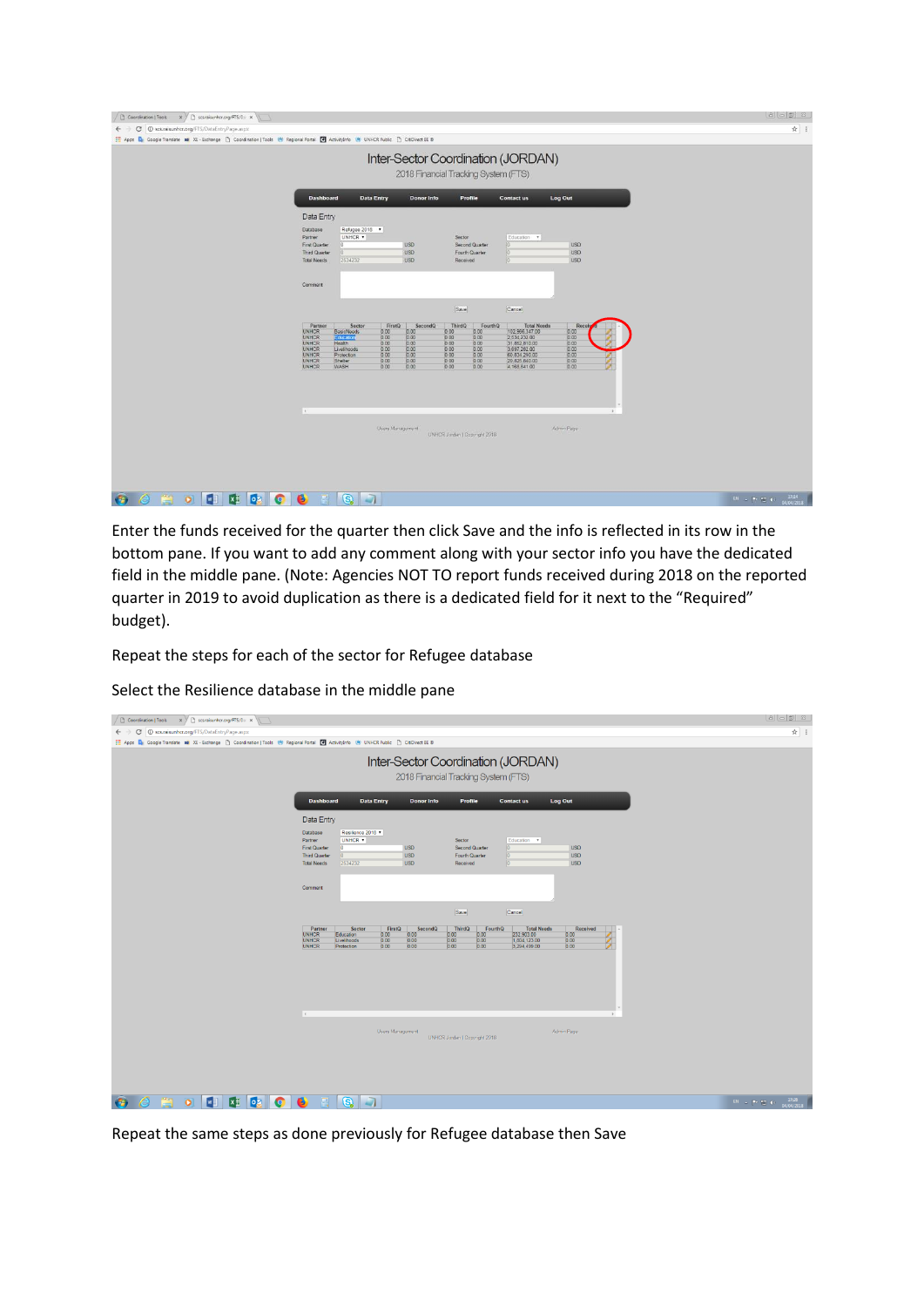#### **Protection Sub-sectors**

The reporting for the Protection sector is is two phases: you select Protection row in the bottom pane then it shows the additional fields of the Protection sub-sectors. Enter the funds received for the quarter in the middle pane then enter the breakdown of those funds into the 4 Protection Subsectors displayed on top of the bottom pane. The total of the four sub-sectors should match the quarter

| $\times$ $\times$ Scs.raisunhcr.org/FTS/Dat $\times$<br>Coordination   Tools<br>$\sqrt{1}$                                                                                                                                                                                                                                                                                                                                                                                                                                                                                                                                                                                                                                                         |                                                                                                         |
|----------------------------------------------------------------------------------------------------------------------------------------------------------------------------------------------------------------------------------------------------------------------------------------------------------------------------------------------------------------------------------------------------------------------------------------------------------------------------------------------------------------------------------------------------------------------------------------------------------------------------------------------------------------------------------------------------------------------------------------------------|---------------------------------------------------------------------------------------------------------|
| $\leftarrow$ $\rightarrow$ $\mathbf{C}$ $\circ$ oscs.raisunhcr.org/FTS/DataEntryPage.aspx                                                                                                                                                                                                                                                                                                                                                                                                                                                                                                                                                                                                                                                          | ☆ :                                                                                                     |
| Apps De Google Translate xe) XE - Exchange [1] Coordination   Tools (0) Regional Portal T ActivityInfo (0) UNHCR Public [1] CitiDirect BE ®                                                                                                                                                                                                                                                                                                                                                                                                                                                                                                                                                                                                        |                                                                                                         |
| Inter-Sector Coordination (JORDAN)<br>2018 Financial Tracking System (FTS)                                                                                                                                                                                                                                                                                                                                                                                                                                                                                                                                                                                                                                                                         |                                                                                                         |
| <b>Dashboard</b><br><b>Data Entry</b><br><b>Donor Info</b><br>Profile<br>Log Out<br><b>Contact us</b>                                                                                                                                                                                                                                                                                                                                                                                                                                                                                                                                                                                                                                              |                                                                                                         |
| Data Entry                                                                                                                                                                                                                                                                                                                                                                                                                                                                                                                                                                                                                                                                                                                                         |                                                                                                         |
| Refugee 2018 v<br>Database<br>UNHCR *<br>Sector<br>Protection <b>v</b><br>Partner<br>$\overline{0}$<br><b>Second Quarter</b><br><b>USD</b><br><b>First Quarter</b><br><b>USD</b><br>0<br><b>USD</b><br><b>USD</b><br><b>Third Quarter</b><br>$\sqrt{0}$<br>Fourth Quarter<br>0<br>$\overline{0}$<br>60834290<br><b>USD</b><br><b>USD</b><br><b>Total Needs</b><br>Received                                                                                                                                                                                                                                                                                                                                                                         |                                                                                                         |
| Comment<br>Save<br>Cancel                                                                                                                                                                                                                                                                                                                                                                                                                                                                                                                                                                                                                                                                                                                          |                                                                                                         |
| <b>USD</b><br>$\overline{0}$<br><b>USD</b><br><b>Child Protection</b><br>$\overline{0}$<br>General<br><b>USD</b><br><b>USD</b><br><b>SGBV</b><br>o<br><b>PSS</b><br><b>O</b>                                                                                                                                                                                                                                                                                                                                                                                                                                                                                                                                                                       |                                                                                                         |
| Partner<br>FirstQ<br>ThirdQ<br>FourthQ<br><b>Total Needs</b><br>Sector<br>Received<br>SecondQ<br>102,966,347.00<br><b>UNHCR</b><br><b>BasicNeeds</b><br>0.00<br>0.00<br>0.00<br>0.00<br>0.00<br>0.00<br>0.00<br>0.00<br>0.00<br>2,534,232.00<br>0.00<br><b>UNHCR</b><br>Education<br>0.00<br>0.00<br>0.00<br>0.00<br>31,852,810.00<br>0.00<br><b>UNHCR</b><br>Health<br>0.00<br><b>UNHCR</b><br> 0.00 <br>0.00<br>0.00<br>0.00<br>3,697,282.00<br>Livelihoods<br>0.00<br>0.00<br>0.00<br>0.00<br>0.00<br>60,834,290.00<br><b>UNHCR</b><br>Protection<br>0.00<br>0.00<br>0.00<br>0.00<br>0.00<br>20,825,840.00<br><b>UNHCR</b><br>Shelter<br>0.00<br>0.00<br><b>UNHCR</b><br><b>WASH</b><br> 0.00 <br>0.00<br>0.00<br>4,168,841.00<br>$\rightarrow$ |                                                                                                         |
| Admin Page<br>Users Management<br>UNHCR Jordan   Copyright 2018<br>$\overline{\phantom{a}}$<br>M<br><b>lo</b> z<br>€<br>$\mathbf{x}$<br>$\bullet$<br>G,<br>o                                                                                                                                                                                                                                                                                                                                                                                                                                                                                                                                                                                       | 17:56<br>04/04/2018<br>$\mathbb{E} \mathbb{N} \rightarrow \mathbb{P} \cdot \mathbb{S} \cdot \mathbb{O}$ |

## **Donor Info Tab – funds received by Donor**

Click on the "Donor Info" Tab in the Top Pane and you should have the screen below

| $\Box$ Coordination   Tools $x \vee \Box$ scs.raisunhcr.org/FTS/Do $x \searrow$                                                              |                                                                                                                                                                                                                                          |                      |
|----------------------------------------------------------------------------------------------------------------------------------------------|------------------------------------------------------------------------------------------------------------------------------------------------------------------------------------------------------------------------------------------|----------------------|
| $\leftarrow$ $\rightarrow$ $\mathbf{C}$   $\odot$ Not secure   scs.raisunhcr.org/FTS/DonorPage.aspx                                          |                                                                                                                                                                                                                                          | ☆ :                  |
| Apps ( Google Translate xe) XE - Exchange [ ] Coordination   Tools ( 1) Regional Portal ( ActivityInfo ( 1) UNHCR Public [ ] CitiDirect BE ® |                                                                                                                                                                                                                                          |                      |
|                                                                                                                                              | Inter-Sector Coordination (JORDAN)<br>2018 Financial Tracking System (FTS)                                                                                                                                                               |                      |
|                                                                                                                                              | <b>Dashboard</b><br>Log Out<br><b>Data Entry</b><br><b>Donor Info</b><br>Profile<br><b>Contact us</b>                                                                                                                                    |                      |
|                                                                                                                                              | Donors Fund Info<br>UNHCR *<br>Donor 1<br>Partner<br>Donor<br>56000<br><b>USD</b><br><b>First Quarter</b><br><b>Second Quarter</b><br><b>USD</b><br><b>USD</b><br><b>USD</b><br><b>Third Quarter</b><br>Fourth Quarter<br>Save<br>Cancel |                      |
|                                                                                                                                              | FirstQ<br>ThirdQ<br>Partner<br>Donor<br>SecondQ<br>FourthQ<br>0.00<br><b>UNHCR</b><br><b>ECHO</b><br>1,000.00<br>0.00<br>0.00<br>۸m                                                                                                      |                      |
|                                                                                                                                              |                                                                                                                                                                                                                                          |                      |
|                                                                                                                                              | $\sim$                                                                                                                                                                                                                                   |                      |
|                                                                                                                                              | Admin Page<br>Users Management<br>UNHCR Jordan   Copyright 2018                                                                                                                                                                          |                      |
|                                                                                                                                              |                                                                                                                                                                                                                                          |                      |
|                                                                                                                                              |                                                                                                                                                                                                                                          |                      |
|                                                                                                                                              |                                                                                                                                                                                                                                          |                      |
| fá<br><b>DE O</b><br>$\boxed{\mathbf{x}}$<br>$\bullet$<br>$\sqrt{2}$<br>e<br>- 39                                                            | $\mathbf{S}$ $\mathbf{A}$<br>$\bullet$                                                                                                                                                                                                   | $EN = P - 121 + 121$ |